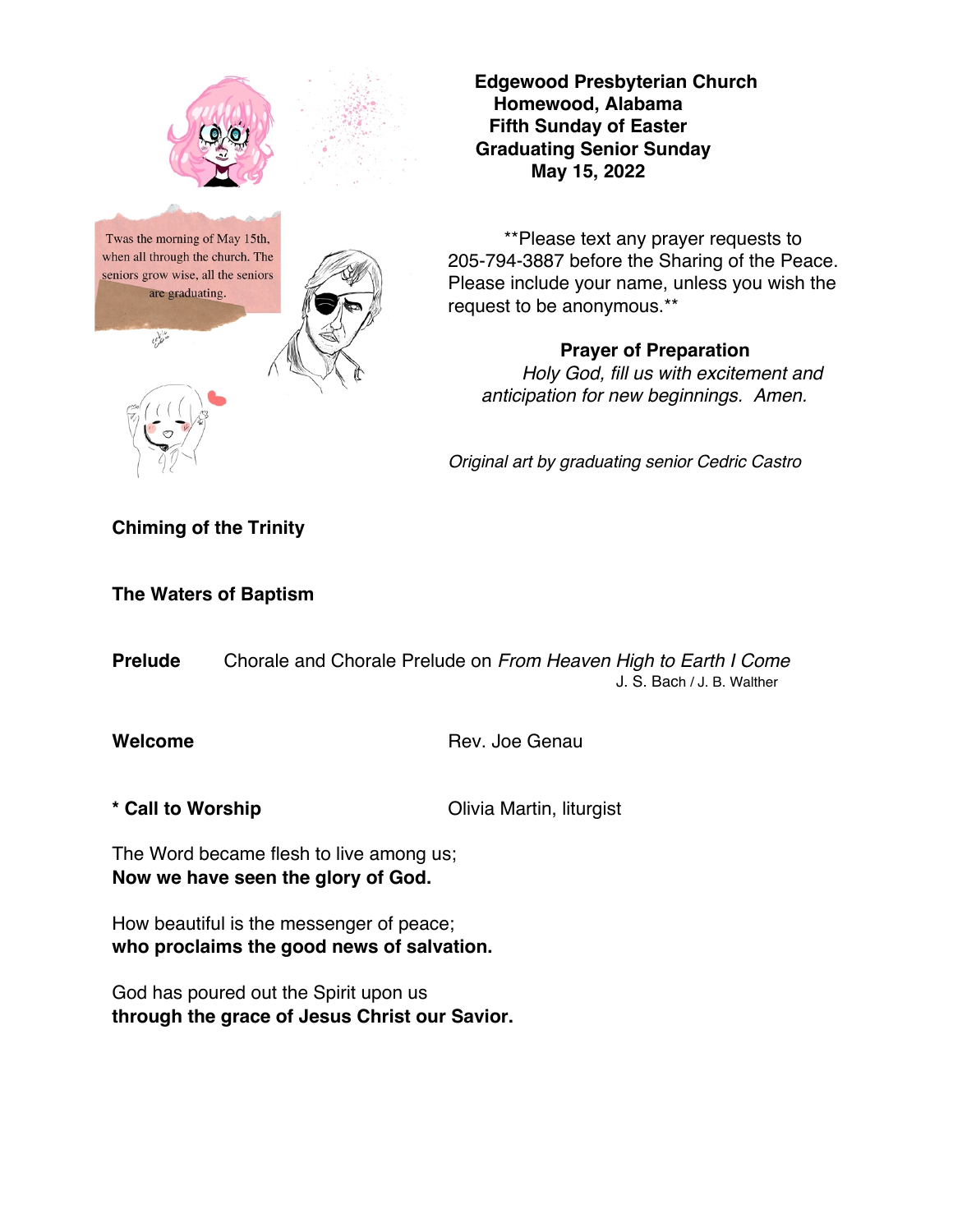#### **Prayer of the Day**

**Hymn 137** *He Came Down* **HE CAME DOWN** 

He came down that we may have love; he came down that we may have love; he came down that we may have love; hallelujah forevermore.

#### I**nvitation to Reconciliation**

*(Additional stanzas)*

- … that we may have light
- … that we may have peace
- … that we may have joy

### **Prayer of Brokenness**

**God of grace and truth, in Jesus Christ you came among us as hope shining in a murky world. We confess that we have not welcomed the hope, or trusted good news to be good. We have close our eyes to glory in our midst, expecting little, and hoping for less. Forgive our doubt, and renew our hope, so that we may receive the fullness of your grace, and live in the truth of Christ the Lord. We now share with you in silence the burdens of our hearts...** 

# **Declaration of Forgiveness**

Friends, believe the Good News of the Gospel: **In Jesus Christ we are forgiven, and restored to new life!**

**Gloria 582** *Glory to God, Whose Goodness Shines on Me* GLORY TO GOD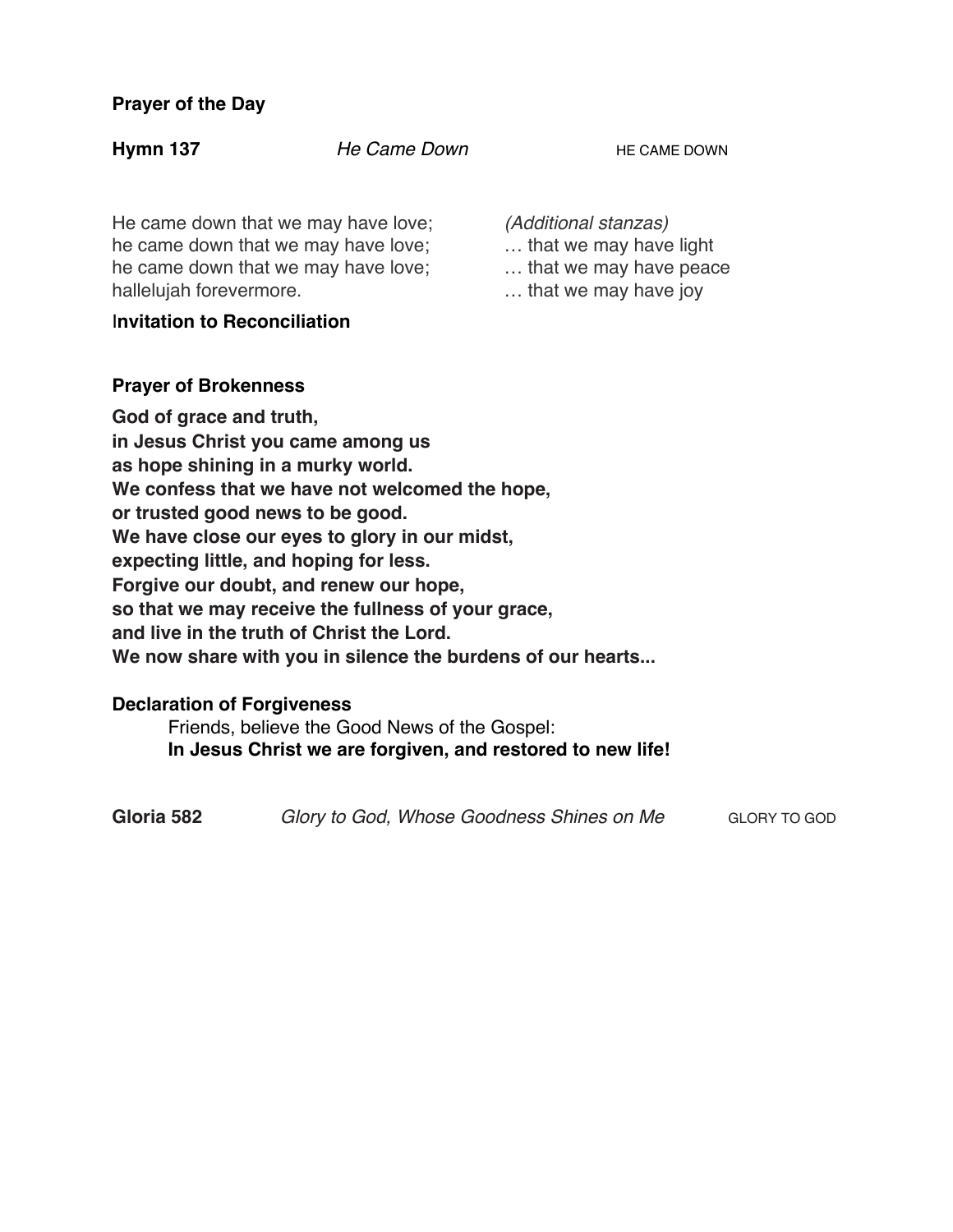

As it was in the be-gin-ning, is now and ev-er shall be. A-men.

**Prayer for Illumination Will Murray** 

# **Psalm 98**

### **Psalter Clara Cagle**

- 1 O sing to the LORD a new song, for God has done marvelous things. God's own right hand and holy arm have won the victory!
- <sup>2</sup>**The LORD has made known the victory of salvation and has revealed God's righteousness in the sight of the nations.**
- 3 God has remembered steadfast love and faithfulness to the house of Israel.
- All the ends of the earth have seen the victory of our God.
- 4 **Make a joyful noise to the LORD, all the earth; break forth into joyous song and sing praises.**
- 5 Sing praises to the LORD with the lyre, with the lyre and the sound of melody.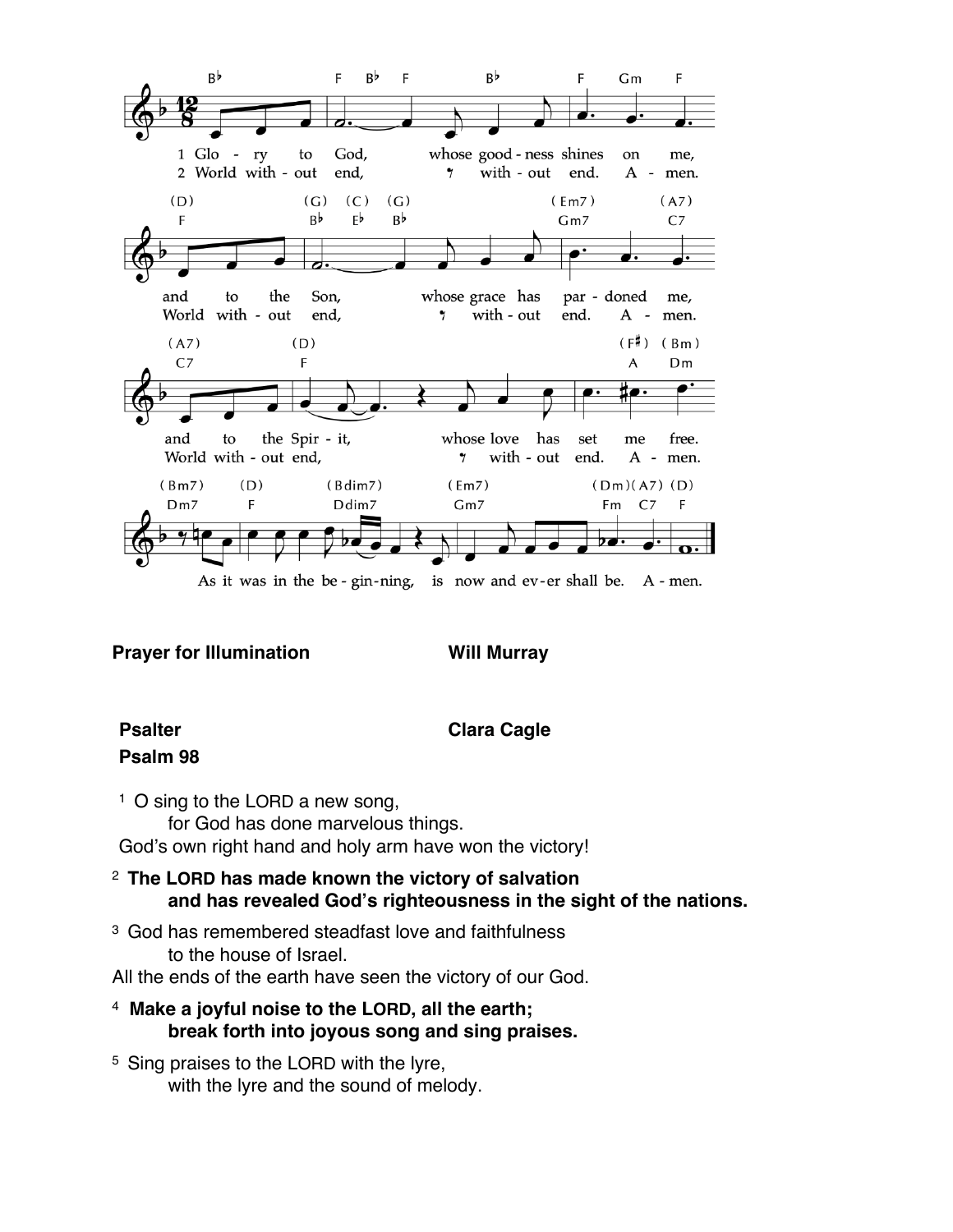| <sup>6</sup> With trumpets and the sound of the horn                                                                                                                                                    |  | make a joyful noise before the King, the LORD.                                                                                                                                                              |                                                                                                         |  |
|---------------------------------------------------------------------------------------------------------------------------------------------------------------------------------------------------------|--|-------------------------------------------------------------------------------------------------------------------------------------------------------------------------------------------------------------|---------------------------------------------------------------------------------------------------------|--|
| $\frac{7}{7}$ Let the sea roar, and all that fills it;<br>the world and those who live in it.                                                                                                           |  |                                                                                                                                                                                                             |                                                                                                         |  |
| <sup>8</sup> Let the floods clap their hands;<br>let the hills sing together for joy                                                                                                                    |  |                                                                                                                                                                                                             |                                                                                                         |  |
| <sup>9</sup> at the presence of the LORD,<br>for God is coming to judge the earth.<br>God will judge the world with righteousness,<br>and the peoples with equity.                                      |  |                                                                                                                                                                                                             |                                                                                                         |  |
| Holy Wisdom, Holy Word.                                                                                                                                                                                 |  | Thanks be to God.                                                                                                                                                                                           |                                                                                                         |  |
| <b>Gospel Lesson</b>                                                                                                                                                                                    |  | Luke 2: 1-20                                                                                                                                                                                                |                                                                                                         |  |
|                                                                                                                                                                                                         |  | The Word of God for the people of God.                                                                                                                                                                      | Thanks be to God.                                                                                       |  |
| <b>Sermon</b>                                                                                                                                                                                           |  | "Good News of Great Joy"                                                                                                                                                                                    | Rev. Joe Genau                                                                                          |  |
| *Hymn 122                                                                                                                                                                                               |  | <b>Silent Night, Holy Night</b>                                                                                                                                                                             | <b>STILLE NACHT</b>                                                                                     |  |
|                                                                                                                                                                                                         |  | Will Murray, guitar Emily Bailio & Tim Murray, ukulele                                                                                                                                                      |                                                                                                         |  |
| <sup>1</sup> Silent night, holy night!<br>All is calm, all is bright<br>'round yon virgin mother and child!<br>Holy infant, so tender and mild,<br>sleep in heavenly peace,<br>sleep in heavenly peace. |  | <sup>3</sup> Silent night, holy night!<br>Son of God, love's pure light<br>radiant beams from thy holy face,<br>with the dawn of redeeming grace,<br>Jesus, Lord at the birth,<br>Jesus, Lord at the birth. |                                                                                                         |  |
| <sup>2</sup> Silent night, holy night!<br>Shepherds quake at the sight;<br>glories stream from heaven afar,                                                                                             |  |                                                                                                                                                                                                             | <sup>4</sup> Silent night, holy night!<br>Wondrous star, lend thy light;<br>with the angels let us sing |  |

heavenly hosts sing "Alleluia: Christ the Savior is born; Christ the Savior is born!"

with the angels let us sing Alleluia to our King; Christ the Savior is born; Christ the Savior is born.

**\*Sharing of the Peace** 

**Announcements for the Community of Faith**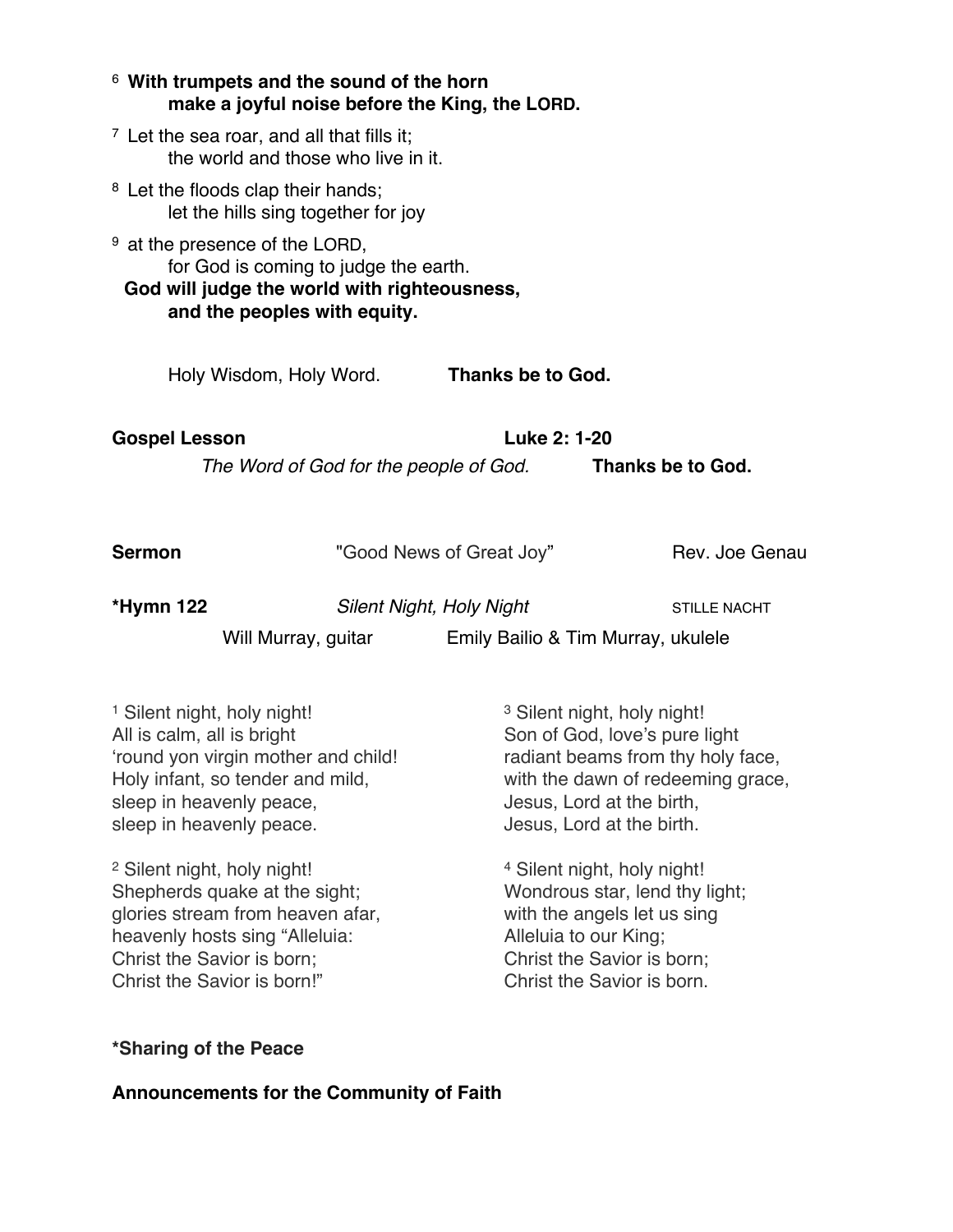#### **Blessing the Graduates**

#### **Offering of Tithes and Gifts**

#### \***Doxology**

Praise God, from whom all blessings flow; praise Christ, all people here below; praise Holy Spirit evermore; praise Triune God, whom we adore. Amen.

### **\*Invitation to the Lord's Table**

### **The Great Prayer of Thanksgiving**

**\*The Lord's Prayer**

#### **Breaking of the Bread and Pouring of the Cup**

#### **Communion of the People**

| <b>Music at Communion</b> | God's Son Is Come       | J. G. Walther      |
|---------------------------|-------------------------|--------------------|
|                           | Prelude on Silent Night | <b>Gerald Near</b> |

#### **Concerns of the Church & Prayers of the People**

*Please text your prayer requests to 205-794-3887. Please include your name unless you wish to remain anonymous.*

**Hymn 134** *Joy to the World* **ANTIOCH** 

| <sup>1</sup> Joy to the world, the Lord is come! | sing.                                             |
|--------------------------------------------------|---------------------------------------------------|
| Let earth receive her king;                      |                                                   |
| let every heart prepare him room,                | <sup>2</sup> Joy to the earth, the Savior reigns! |
| and heaven and nature sing,                      | Let all their songs employ,                       |
| and heaven and nature sing,                      | while fields and floods, rocks, hills, and        |
| and heaven, and heaven and nature                | plains                                            |
|                                                  |                                                   |